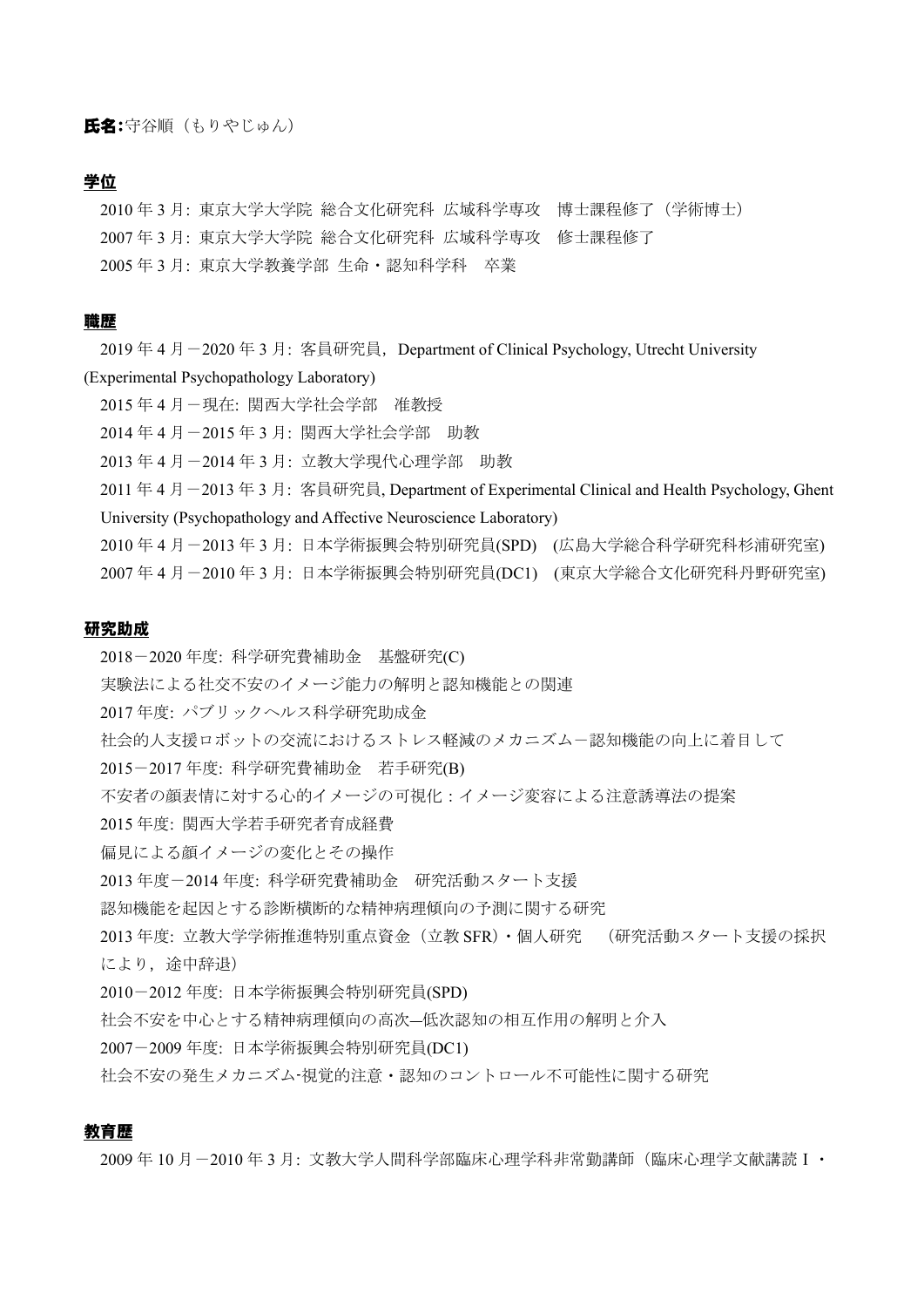データ解析法)

2009 年 10 月-2010 年 3 月: 帝京大学文学部心理学科 ティーチングアシスタント(心理学検査・測定 実習)

2008 年 10 月-2009 年 3 月: 文教大学人間科学部臨床心理学科非常勤講師(臨床心理学文献講読Ⅰ) 2008 年 4 月-2008 年 9 月: 東京大学教養学部 ティーチングアシスタント(基礎演習)

2007 年 10 月-2008 年 3 月: 東京大学教養学部生命認知科学科 ティーチングアシスタント(実験演習  $R \Pi$ )

2005 年 10 月-2006 年 3 月: 東京大学教養学部生命認知科学科 ティーチングアシスタント(実験演習  $B<sub>II</sub>$ )

## 賞罰

2020年: 日本心理学会第 84 回大会 学術大会優秀発表賞(本間拓人, 高橋英之, 伴碧, 島谷二郎, 福 島宏器, 守谷順. ロボットを活用した批判的思考·メタ認知能力の変化)

2017 年: 日本心理学会国際賞奨励賞

2009 年: 日本認知療法学会記念 若手研究奨励基金 (EABCT2009)

2008年: 日本パーソナリティ心理学会第17回大会 優秀大会発表賞受賞(守谷順, 丹野義彦. 内因 性・外因性注意における社会不安の影響.)

2005 年: 日本パーソナリティ心理学会第 14 回大会 優秀大会発表賞受賞(高橋雄介, 関口陽介, 守谷 順,丹野義彦,繁桝算男.怒りと不安の発生・維持に寄与するパーソナリティ特性-素因ストレスモ デルに基づいた縦断的検討.)

# 社会的活動

 年-現在:JPR 編集委員 年-2018 年: 日本パーソナリティ心理学会 学会活性化委員 年-現在: 日本認知療法学会 機関誌編集委員 年-2018 年: 日本パーソナリティ心理学会 国際交流委員 年-2020 年: 日本パーソナリティ心理学会 機関誌編集委員

# 査読歴

Anxiety, Stress, & Coping Behavioral Sleep Medicine Cognition & Emotion Cognitive, Affective, & Behavioral Neuroscience Cognitive Neuropsychiatry Emotion Frontiers in Human Neuroscience Frontiers in Psychiatry Frontiers in Psychology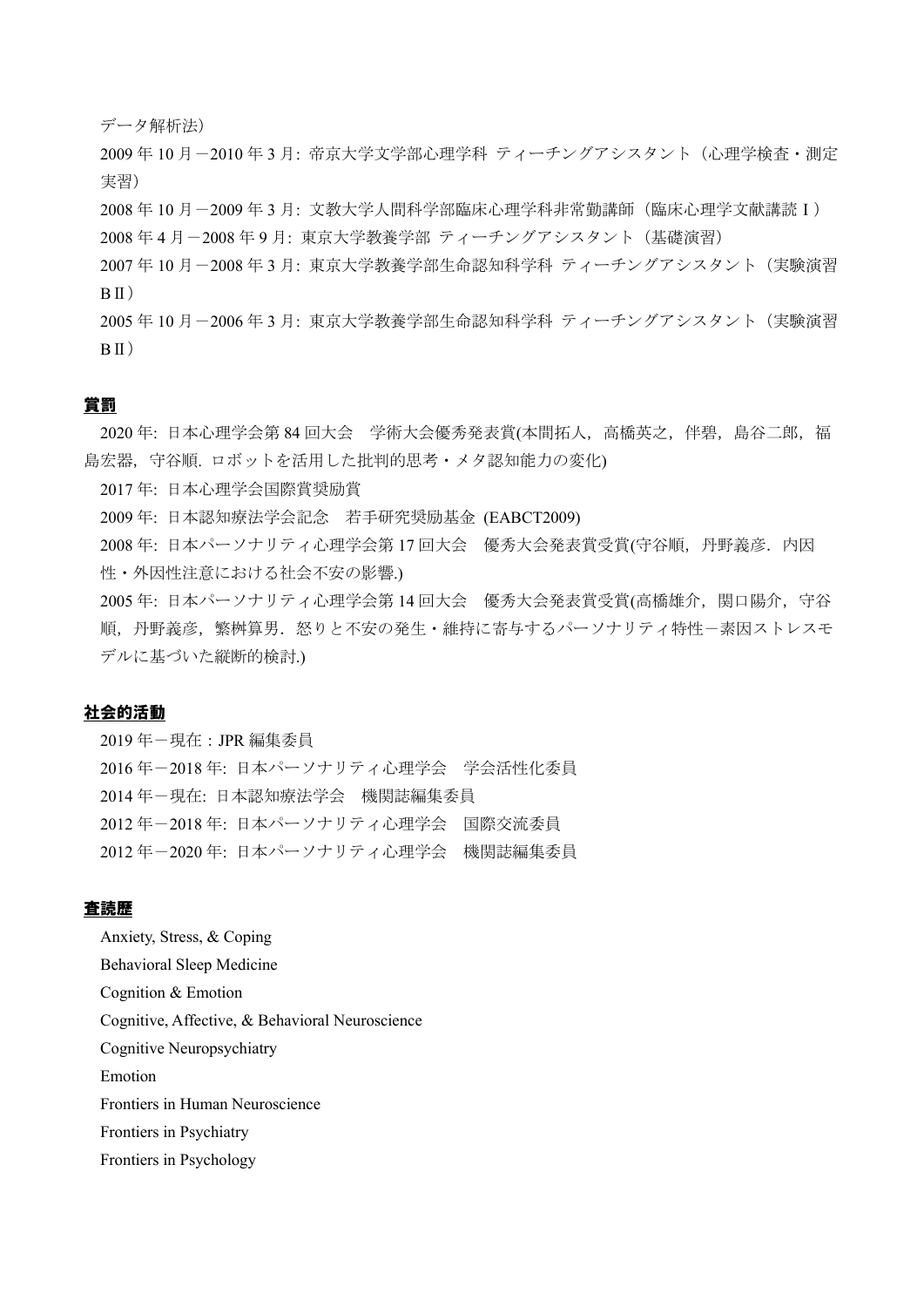International Journal of Psychology Japanese Psychological Research Journal of Applied Social Psychology Journal of Behavior Therapy and Experimental Psychiatry Journal of Early Adolescence Journal of Health Psychology Research Motivation & Emotion Neuroscience Letters Personality and Individual Differences PLOS ONE Psychologia Psychopathology Psychiatry Research Scandinavian Journal of Psychology Scientific Reports Visual Cognition 感情心理学研究 心理学研究 心理学評論 土木学会論文集 認知心理学研究 認知療法研究 パーソナリティ研究 立教大学心理学研究

# 所属学会

日本心理学会 日本パーソナリティ心理学会 日本認知心理学会 日本認知療法学会 日本心理臨床学会

# 論文(※査読無と明記されたもの以外は,全て査読有)

Moriya, J. (2021). Mental Representations and Facial Impressions of Muslim Men in Japan From 2015 to 2017. *Sage Open,* 1-9. https://doi.org/10.1177/2158244021997821

Moriya, J. (in press). The maladaptive aspect of observing: Interactive effects of mindfulness and alexithymia on trait anxiety. *Current Psychology.*

Moriya, J. (2020). Interactive effects of trait and state anxiety on visual spatial working memory capacity.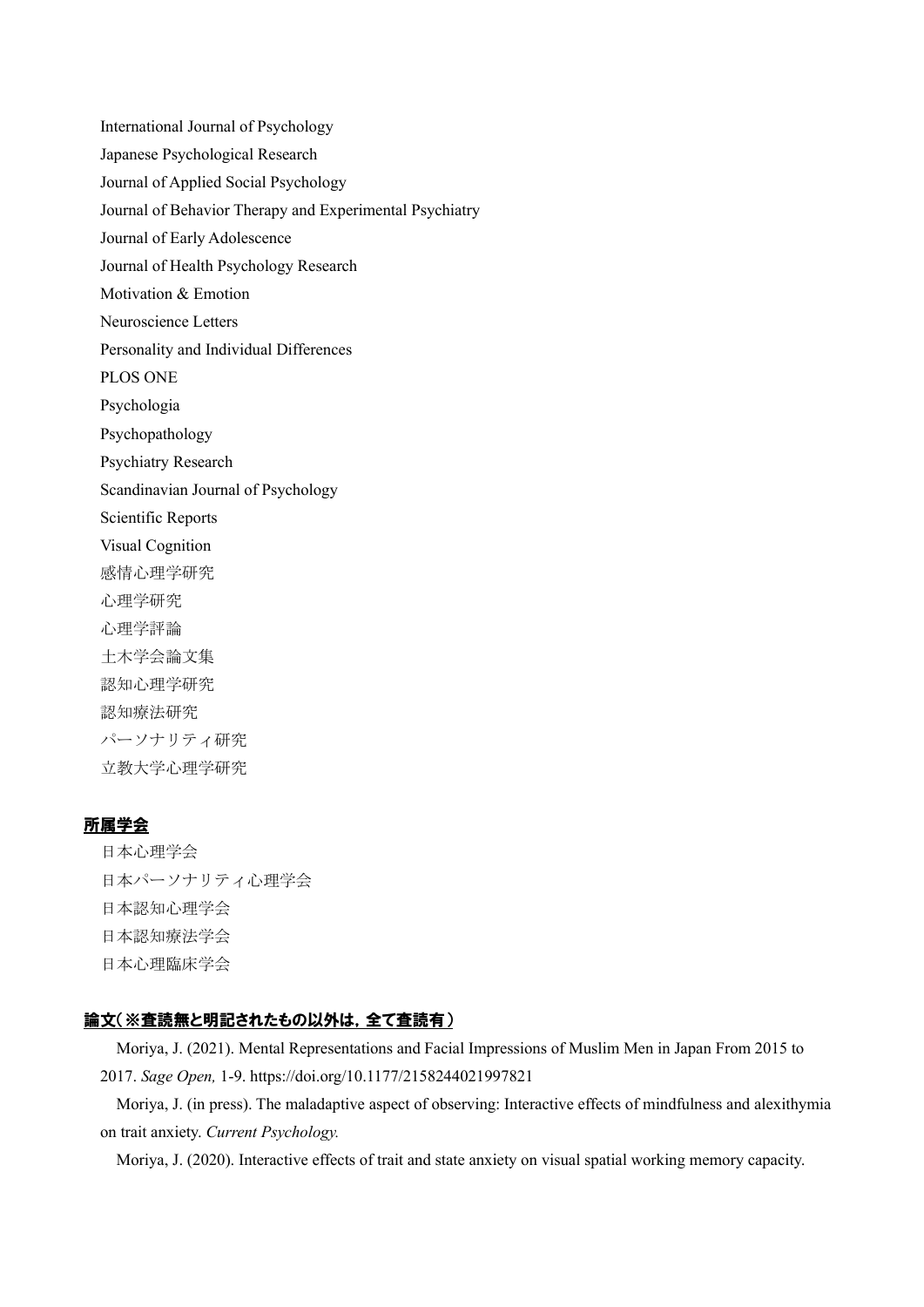*Psychologia,* 62, 29-45.

本間拓人,守谷順(2020).コンピュータ心身症状尺度の開発 健康心理学研究,*33,* 47-56.

守谷順 (2019). 社交不安の注意バイアス 心理学評論,*62*, 66-87. (Social anxiety and attentional bias, *Japanese Psychological Review*) (査読無)

Moriya, J. (2019). Visual-working-memory training improves both quantity and quality. *Journal of Cognitive Enhancement, 3,* 221-232*.*

守谷順 (2018). 社会的人支援ロボットとの交流におけるストレス軽減のメカニズム―認知機能の向 上に着目して ストレス科学研究,*33*,58-60. (査読無)

Moriya, J. (2018). Visual mental imagery influences attentional guidance in a visual search task. *Attention, Perception, & Psychophysics, 80,* 1127-1142.

Moriya, J. (2018). Association between social anxiety and visual mental imagery of neutral scenes: The moderating role of effortful control. *Frontiers in Psychology*, *8:2323*.

Moriya, J. (2018). Attentional networks and visuospatial working memory capacity in social anxiety. *Cognition & Emotion*, *32*, 158-166.

Takano, K., Moriya, J., & Raes, F. (2017). Lost in distractors: Reduced autobiographical memory specificity and dispersed activation spreading over distractors in working memory. Behaviour Research and Therapy, 94, 19-35.

Takano, K., Mori, M., Nishiguchi, Y., Moriya, J., & Raes, F. (2017). Psychometric properties of the written version of the autobiographical memory test in a Japanese community sample. Psychiatry Research, 248, 56-63. 全て高野氏が執筆(共著)

Takano, K., Ueno, M., Moriya, J., Mori, M., Nishiguchi, Y., & Raes, F. (2017). Unraveling the linguistic nature of specific autobiographical memories using a computerized classification algorithm. Behavior Research Methods, 49, 835-852.

Tamura, A., Sugiura, Y., Sugiura, T., & Moriya, J. (2016). Attention moderates the relationship between primary psychopathy and affective empathy in undergraduate students. Psychological Reports, 119, 608-629.

De Fruyt, F., Moriya, J., & Takahashi, Y. (2015). Current status and challenges in the assessment of the personality trait spectrum in youth. パーソナリティ研究, 23, 119-130.

Moriya, J., Koster, E. H. W., & De Raedt, R. (2014). The influence of working memory on visual search for emotional facial expressions. Journal of Experimental Psychology: Human Perception and Performance, 40, 1874-1890.

Moriya, J., Koster, E. H. W., & De Raedt, R. (2014). The influence of working memory on the anger superiority effect. Cognition & Emotion, 28, 1449-1464.

Moriya, J., & Sugiura, Y. (2013). Socially anxious individuals with low working memory capacity could not inhibit the goal-irrelevant information. Frontiers in Human Neuroscience, 7:840.

Moriya, J., Tanno, Y., & Sugiura, Y. (2013). Repeated short presentations of morphed facial expressions change recognition and evaluation of facial expressions. Psychological Research, 77, 698-707.

Moriya, J., & Takahashi, Y. (2013). Depression and interpersonal stress: The mediating role of emotion regulation. Motivation and Emotion, 37, 600-608.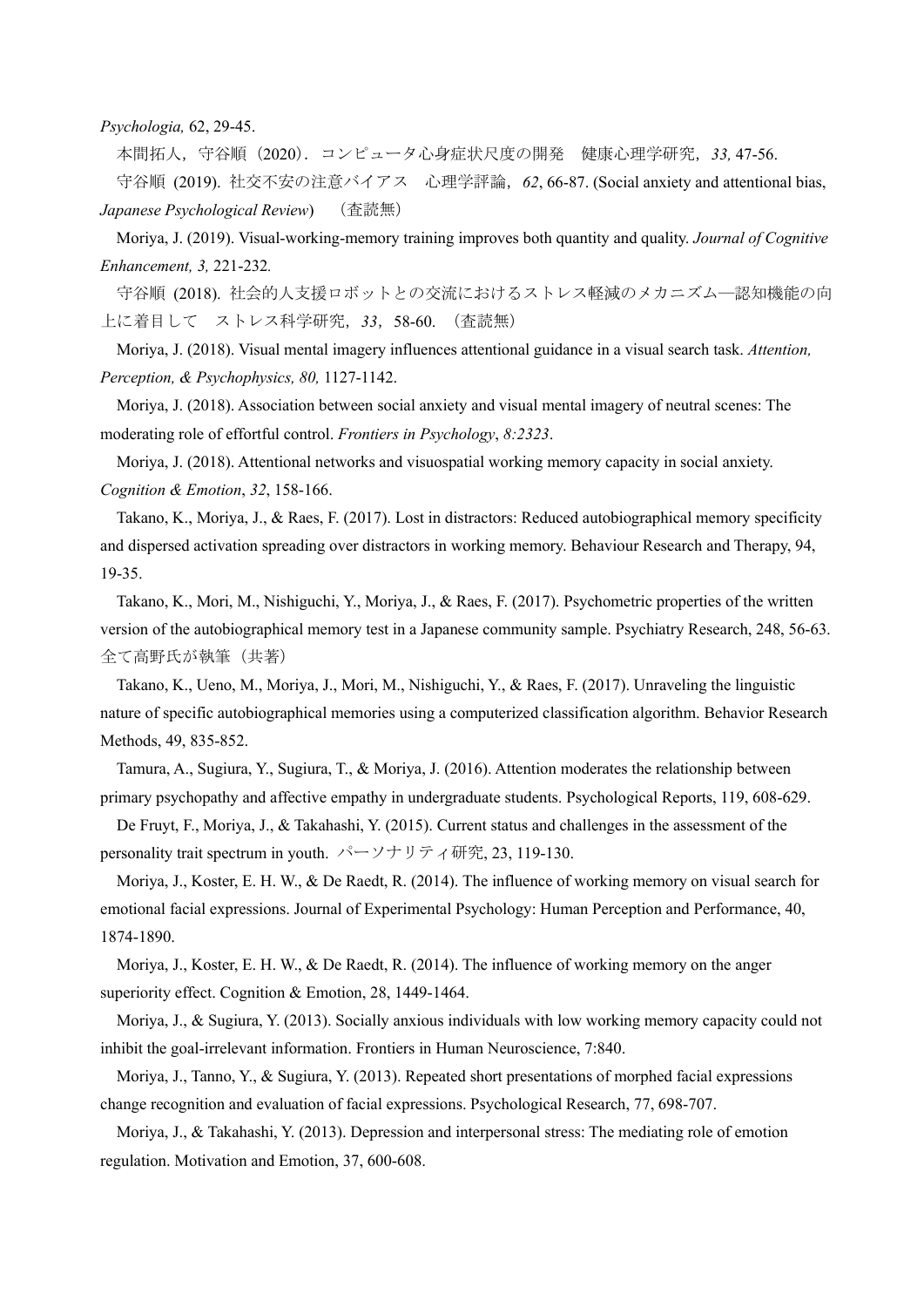Moriya, J., & Sugiura, Y. (2012). Impaired attentional disengagement from stimuli matching the contents of working memory in social anxiety. Plos One, 7, e47221

Moriya, J., & Sugiura, Y. (2012). High visual working memory capacity in trait social anxiety. Plos One, 7, e34244.

Moriya, J., & Tanno, Y. (2011). Exogenous attention to angry faces in social anxiety: A perceptual accuracy approach. Cognition & Emotion, 25, 1165-1175.

Moriya, J., & Tanno, Y. (2011). Processing of task-irrelevant natural scenes in social anxiety. Acta Psychologica, 138, 162-170.

中村敏健,守谷順,平石界,長谷川寿一 (2011). ドットプローブ課題を用いた BIS/BAS 尺度日本語 版の構成概念妥当性の検討 パーソナリティ研究, 19, 278-280.

Moriya, J., & Tanno, Y. (2011). The time course of attentional disengagement from angry faces in social anxiety. Journal of Behavior Therapy and Experimental Psychiatry, 42, 122-128.

佐々木淳,有光興記,金井嘉宏,守谷順 (2010). 社会不安障害の異常心理学と認知行動療法 感情 心理学研究, 18, 33-41.

Moriya, J., & Tanno, Y. (2010). Attentional resources in social anxiety and the effects of perceptual load.

Cognition & Emotion, 24, 1329-1348.

Moriya, J., & Tanno, Y. (2009). Competition between endogenous and exogenous attention to nonemotional stimuli in social anxiety. Emotion, 9, 739-743.

Moriya, J., & Tanno, Y. (2009). Dysfunction of attentional networks for non-emotional processing in negative affect. Cognition & Emotion, 23, 1090-1105.

Moriya, J., & Tanno, Y. (2008). Relationships between negative emotionality and attentional control in effortful control. Personality and Individual Differences, 44, 1348-1355.

守谷順,丹野義彦 (2007). 社会的脅威刺激からの注意の解放:社会不安の視点から 認知心理学研 究, 4, 123-131.

守谷順,佐々木淳,丹野義彦 (2007). 対人状況における対人不安の否定的な判断・解釈バイアスと 自己注目との関連 パーソナリティ研究, 15, 171-182.

守谷順,丹野義彦 (2006). 大学生における社会的脅威語・肯定語に対する選択的注意と社会不安に ついて パーソナリティ研究, 15, 71-73.

## 紀要(査読無)

Moriya, J., & Tanno, Y. (2008). Attentional control with social anxiety. In T. P. S. Oei, & C. S-K. Tang (Eds.), Current Research and Practices on Cognitive Behavior Therapy in Asia, 16-23.

守谷順 (2008). EABCT2008 学会報告 東京大学駒場心理学臨床相談室紀要,84,13-15.

守谷順 (2008). 日本心理学会第 72 回大会 学会報告 東京大学駒場心理学臨床相談室紀要,84, 22-24.

守谷順 (2008). WCBCT2007 学会報告 東京大学駒場心理学臨床相談室紀要,75,22-23. 山内貴史,守谷順,上野真弓,大友和則,丹野義彦 (2007). 2006 年度冬学期の調査のフィードバ ック報告 東京大学駒場心理学臨床相談室紀要,72,14-16.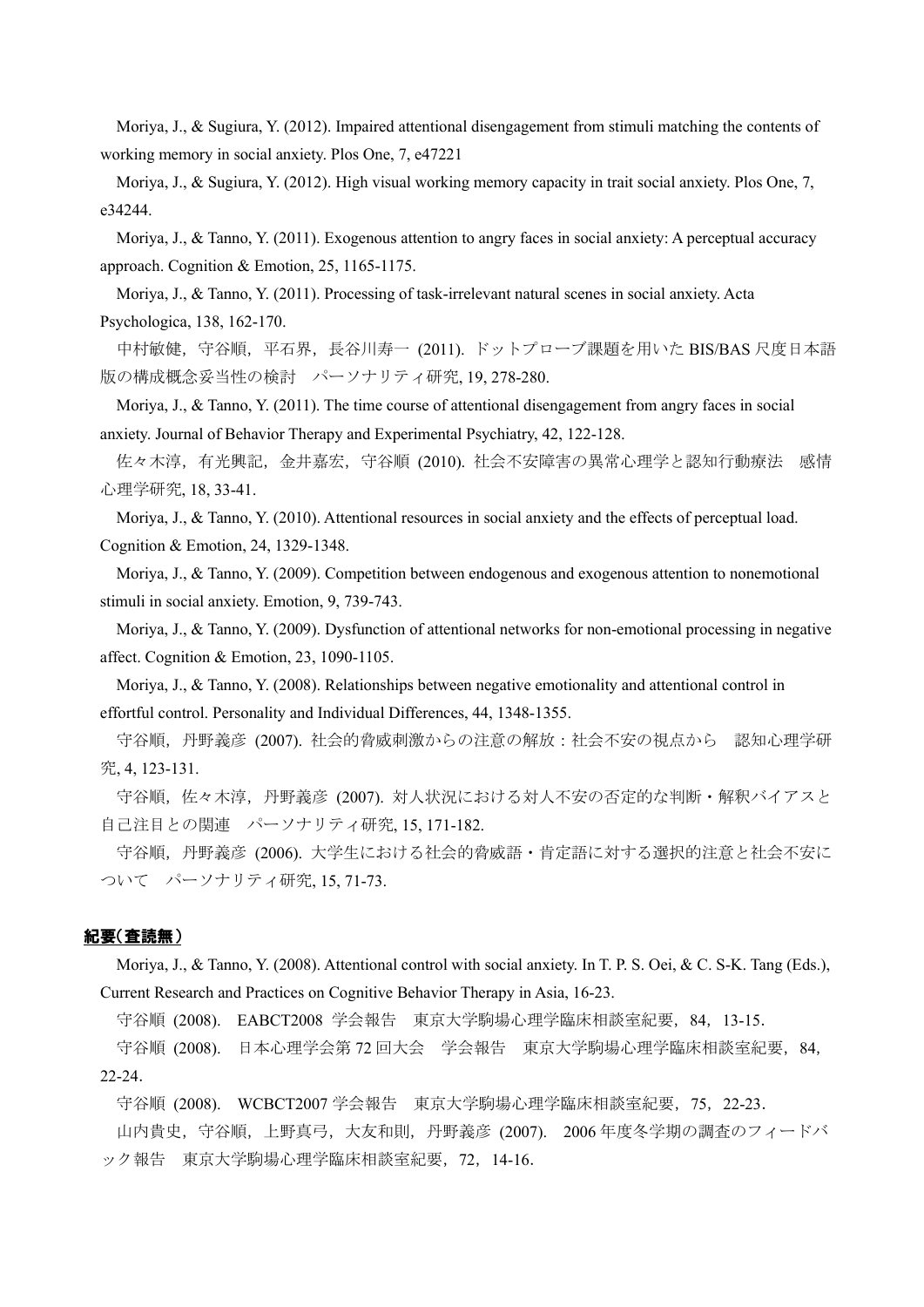荒川裕美,守谷順,山内貴史,上野真弓,大友和則,丹野義彦 (2007). 2006 年度夏学期調査の個 人フィードバックについて 東京大学駒場心理臨床相談室紀要,71,14-15.

森脇愛子,荒川裕美,関口陽介,守谷順,山内貴史,丹野義彦 (2005). 2005 年度夏学期の調査の フィードバック報告 東京大学駒場心理臨床相談室紀要,63,4-5.

### 著書(分担執筆)

守谷順(2016) 不安症 串崎 真志(編)絶対役立つ臨床心理学:カウンセラーを目指さないあな たにも(pp. 49-64) 藤田哲也(監修)絶対役立つ心理学シリーズ ミネルヴァ書房.

守谷順 (2013). 不安障害と認知 日本認知心理学会(編) 認知心理学ハンドブック (pp.386- 387) 有斐閣.

## 翻訳

守谷順 (2018). 第 10 章 パーソナリティの査定 Susan C. Whiston (著) 石川信一, 佐藤寛, 高 橋史(監訳)カウンセリングにおけるアセスメントの原理と適用 第 4 版 金子書房 Pp. 236-268.

### 翻訳協力

森脇愛子,佐々木淳,山崎修道,斉藤さゆ里,高祖歩美,高橋雄介,関口陽介,浅井智久,守谷 順,山内貴史 (2008). 統合失調症に対する対処ストラテジー増強法(CSE) 世界行動療法認知療法 会議神戸大会プログラム委員会(編)丹野義彦・坂野雄二(代表編者) PTSD・強迫性障害・統合 失調症·妄想への対応 第4章,金子書房

## その他

守谷順 (2014) ベルギーでの研究生活 心理学ワールド,65 号,40.

インタビュアー:守谷順,インタビュイー:森敏昭 (2011). この人をたずねて 心理学ワールド,54 号,36-37.

### ワークショップ/シンポジウム (国内学会)

守谷順.(2013, 8 月) 特性不安と怒り優位性効果の低減―認知修正バイアス法の新たな手法の提案 ―(杉浦義典・袴田優子・守谷順・高野慶輔・寺島瞳.話題提供者)日本心理臨床学会第 32 回秋季 大会,神奈川

守谷順.(2012, 9 月) Cognitive Bias Modification (CBM): 認知バイアス修正法 イントロダクション (飯島雄大・佐々木淳・守谷順・上野真弓・高野慶輔・石垣琢麿・倉五月・山本貢司;「基礎研究を どのように臨床実践に活用するか」. 企画者・話題提供者)日本心理学会第 76 回大会,神奈川

守谷順.(2012, 9 月) 抑うつの注意・抑制機能:ワーキングメモリ課題による検討 (長谷川 晃・服部陽介・山本哲也・守谷順・坂本真士;ワークショップ「抑うつの認知モデル―ミクロな研究 でマクロを語る―」. 話題提供者)日本心理学会第 76 回大会,神奈川

守谷順.(2010, 9 月) 基礎研究からの不安研究(松浦隆信・坂本真士・伊藤絵美・杉山崇・佐々木 淳・守谷順・松見淳子・岡 隆;シンポジウム「臨床実践と心理学研究の対話―両者の知見を生かす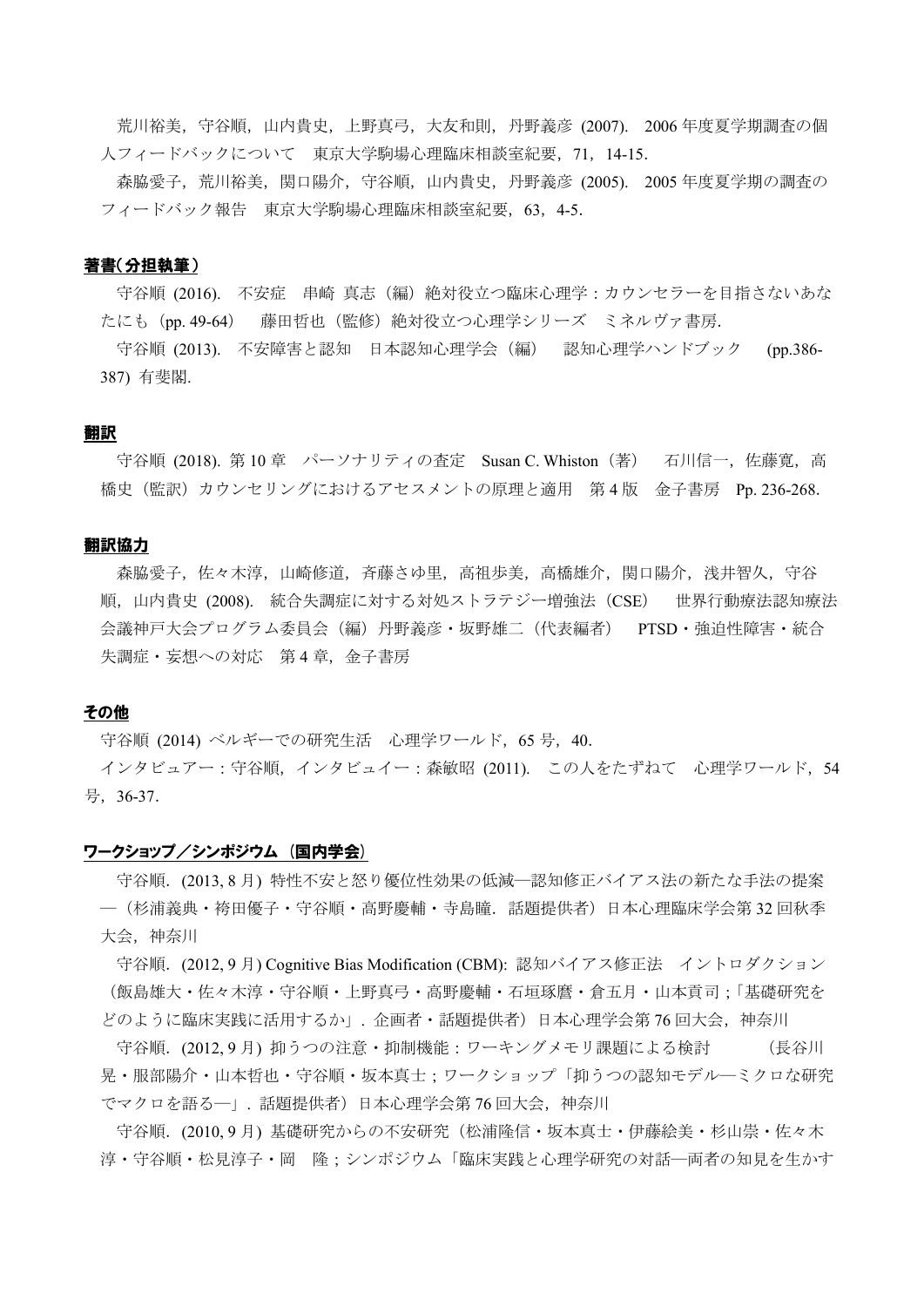ために」. 話題提供者)日本心理学会第 74 回大会,大阪

守谷順.(2009, 5 月) 認知実験による社会不安の注意機能の解明(佐々木淳・有光興記・金井嘉 宏·守谷順;ワークショップ「社会不安障害の認知行動療法―臨床技法·研究法の実際―」. 話題提 供者)日本感情心理学会第 17 回大会, 徳島.

守谷順,丹野義彦.(2006, 10 月) 社会不安と注意の制御との関連(有光興記・坂本正浩・三田村 仰・守谷順・井上和臣;シンポジウム「社会不安障害のアナログ研究」. 話題提供者)日本認知療法 学会第6回大会, 東京.

### 企画・司会のみ

田村紋女(2017,9 月)サイコパシーの社会的行動のメカニズム―認知機能に着目した検討― 司 会者:守谷順 日本心理学会第 81 回大会,福岡.

守谷順・丹野義彦・黒木俊秀・木島伸彦(2016 年 9 月);シンポジウム「パーソナリティ研究が精 神医学の DSM-5 に与えたインパクト」.企画者・司会者 日本パーソナリティ心理学会第 25 回大 会,大阪.

守谷順(2014,9月)精神病理学研究における心理学的アプローチ(守谷順・飯島雄大・佐々木 淳・森正樹・西口雄基・浅井智久・毛利伊吹・大平英樹・杉浦義典;シンポジウム「精神病理学研究 における心理学的アプローチ」. 企画者·司会者)日本心理学会第78回大会,京都

守谷順・飯島雄大・佐々木淳・今井正司・国里愛彦・高野慶輔・金築優・金井嘉宏(2013 年 9 月);シンポジウム「アナログ研究の新展開」.企画者·司会者 日本心理学会第77回大会,北海道.

#### 小講演・口頭発表 (国内学会)

守谷順.(2017, 9 月) 社交不安における視覚的注意・ワーキングメモリの役割 日本心理学会第 81 回大会,福岡

守谷順.(2010, 9 月) 社会不安における課題無関連刺激の処理―知覚的負荷課題による検討 日本 心理学会第 74 回大会,大阪

守谷順,丹野義彦. (2008.11月) 内因性・外因性注意における社会不安の影響 日本パーソナリテ ィ心理学会第 17 回大会,東京

守谷順,丹野義彦.(2007, 5 月) 知覚的負荷による社会不安の注意資源容量の検討 日本認知心理 学会第 5 回大会, 京都

## 学会発表 (国際学会)

Homma, T., & Moriya, J. (2016, July) Development and validation of a preference scale for individual and cooperative behavior. 31st International Congress of Psychology (ICP 2016), Yokohama, Japan

Takano, K., Moriya, J. & Raes, F. (2016, July) Computerized Memory Specificity Training (In a symposium, Autobiographical Memory and Psychopathology). International Conference on Memory (ICOM6), Budapest, Hungary.シンポジウム

Moriya, J. (2015, September) Different effects of attention and working memory on depression and anxiety in adolescence. 17th European Conference on Developmental Psychology, Braga, Portugal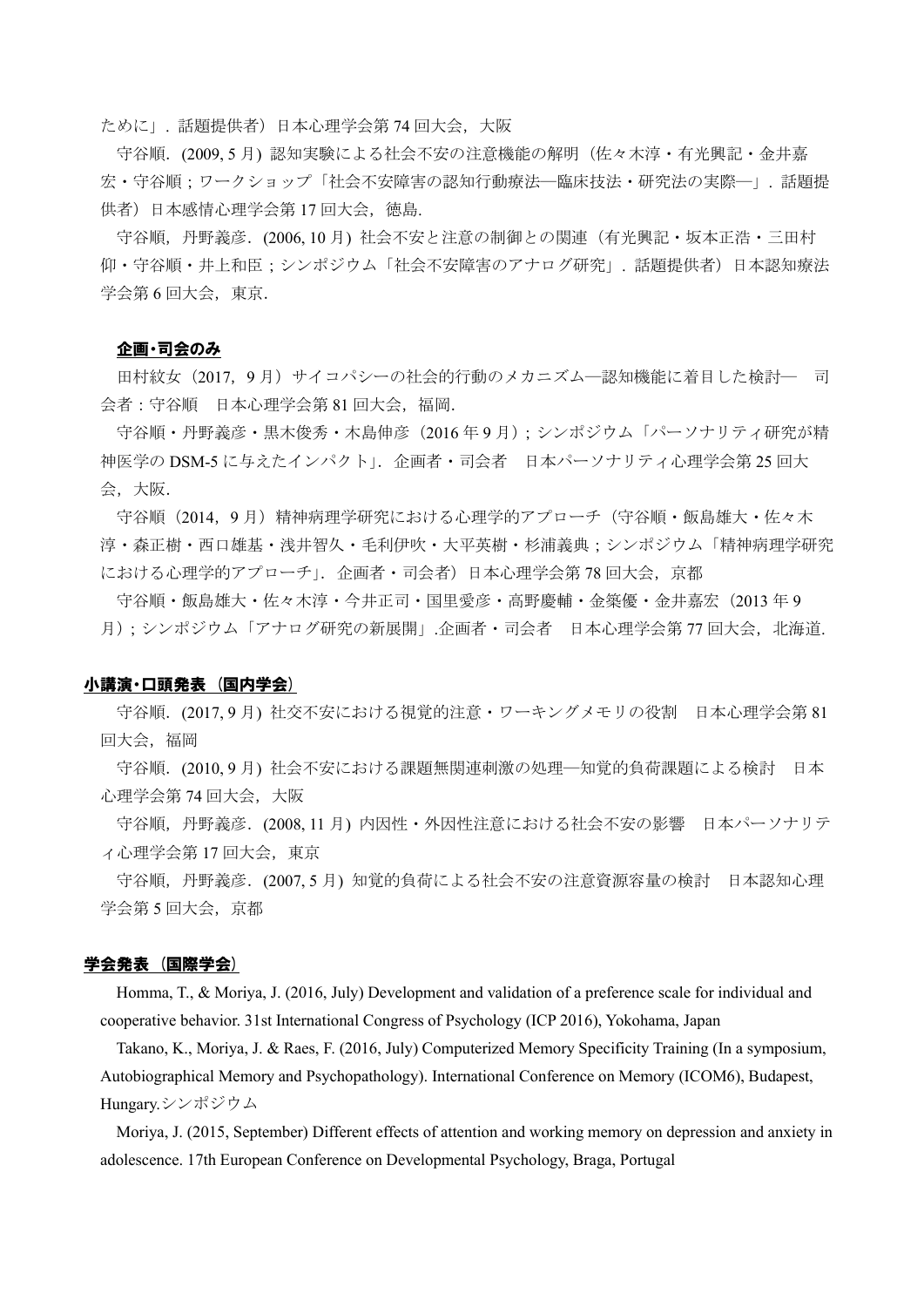Moriya, J., & Sugiura, Y. (2012, August) Impaired attentional disengagement from stimuli matching the contents of working memory in social anxiety. 26th Conference of the European Health Psychology Society, Prague, Czech.

Moriya, J., & Sugiura, Y. (2012, July) Precision of visual working memory capacity in trait and state anxiety. 30th International Congress of Psychology, Cape Town, South Africa.

Moriya, J., & Sugiura, Y. (2012, July) High visual working memory capacity in trait social anxiety. 16th European Conference on Personality, Trieste, Italy.

Moriya, J., & Sugiura, Y. (2011, August) Social anxiety and psychopathic traits predict working memory capacity in opposite direction. 5th International Conference on Memory (ICOM5), York, UK.

Moriya, J., & Takahashi, Y. (2011, July) Depression and interpersonal stress: The mediating role of cognitive emotion regulation. ISSID 2011, London, UK.

Moriya, J., & Tanno, Y. (2010, October) Enhanced exogenous attention to angry faces in social anxiety: A perceptual accuracy approach. 40th Congress of The European Association for Behavioural and Cognitive Therapies, Milano, Italy.

Moriya, J., & Tanno, Y. (2010, May) Dynamic shifts in the criteria for facial expression recognition. Vision Science Society 10th Annual Meeting, Naples, Florida, U.S.A

Moriya, J., & Tanno, Y. (2009, November) The processing of task-irrelevant natural scenes in social anxiety in a perceptual load task. OPAM 2009, Boston, U.S.A.

Moriya, J., & Tanno, Y. (2009, September) Competition between endogenous and exogenous attention to nonemotional stimuli in social anxiety. 39th Congress of The European Association for Behavioural and Cognitive Therapies, Dubrovnik, Croatia.

Moriya, J., & Tanno, Y. (2008, September) Wide attentional resources in social anxiety. 38th Congress of The European Association for Behavioural and Cognitive Therapies, Helsinki, Finland.

Moriya, J., & Tanno, Y. (2008, August) Enhanced sensitivity to anger faces in social anxiety. 10th International Congress of Behavioral Medicine, Tokyo, Japan.

Moriya, J., & Tanno Y. (2007, July) Attentional network dysfunctions of anxious people. 5th World Congress of Behavioural and Cognitive Therapies, Barcelona, Spain.

Takahashi, Y., Moriya, J., Tanno, Y., & Shigemasu, K. (2007, July). A Latent State-Trait Model of Anxiety and Depressive Symptoms. International Meeting of the Psychometric Society 2007, Tokyo, Japan.

Moriya, J., & Tanno, Y. (2006, September) Impaired attentional disengagement from anger faces in social anxiety. 4th CEFOM/21 (Center for the Study of Cultural and Ecological Foundations of the Mind, a 21st

Century Center of Excellence) International Symposium: "Cultural and Adaptive Bases of Human Sociality", Tokyo, Japan.

Moriya, J., & Tanno, Y. (2006, August) Time-course of selective attention for emotional words in social anxiety. 2006 APA convention, New Orleans, U.S.A.

Moriya, J., & Tanno, Y. (2006, May) Attentional control with social anxiety. 1st Asian Cognitive Behaviour Therapy Conference, Hong Kong, China.

Moriya, J., & Tanno, Y. (2006, March) Can social anxiety students disengage from social threat words? 3rd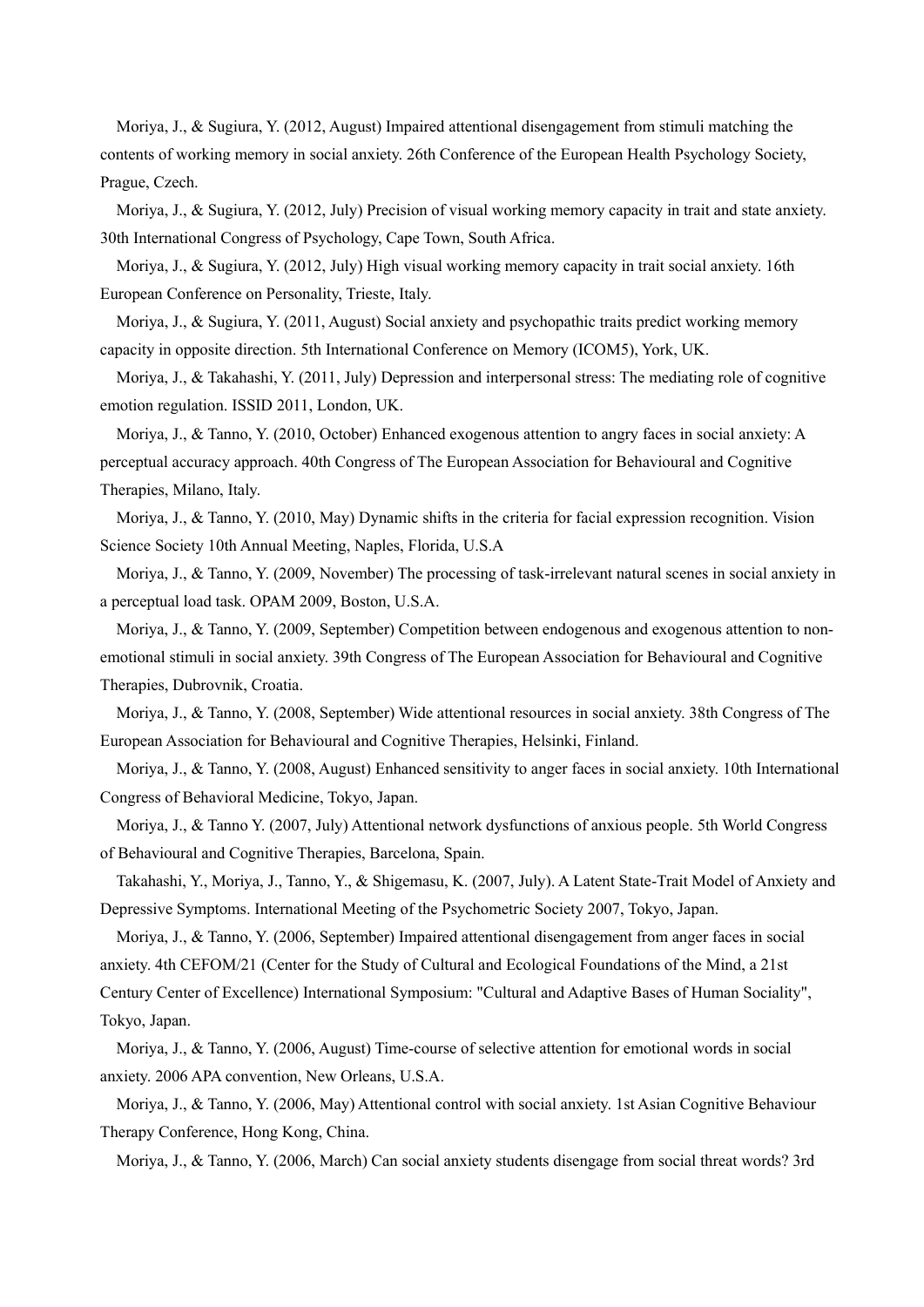International Workshop on Evolutionary Cognitive Science: "Social Cognition: Evolution, Development, and Mechanism", Tokyo, Japan.

Moriya, J., Sasaki, J., Morimoto, S., Moriwaki, A., & Tanno, Y. (2005, September) Negative interpretation and effects of self-focused attention in socially anxious people. 35th Congress of The European Association for Behavioural and Cognitive Therapies, Thessalonica, Greece.

Moriya, J., Sasaki, J., & Tanno, Y. (2004, March) The comparison of the mechanism of embarrassment. 1st International Workshop on Evolutionary Cognitive Science: "Exploring Social Brain", Tokyo, Japan.

ポスター発表 (国内学会)

本間 拓人, 高橋 英之, 伴 碧, 島谷 二郎, 福島 宏器, 守谷 順 (2020, 9 月) ロボットを活用した 批判的思考・メタ認知能力の変化 日本心理学会 第 84 回大会 公益社団法人日本心理学会学術大会 特別優秀発表賞

本間拓人・守谷順(2019,9 月)セラピーロボットとの交流による注意・感情制御機能の向上 日 本心理学会第 83 回大会,大阪

陳曦・守谷順(2019,8月)性別違和に対する態度:中日大学生の比較 日本パーソナリティ心理 学会第 28 回大会, 東京

本間拓人・守谷順 (2017, 9月) コンピュータ心身症状尺度の開発 日本心理学会第 81 回大会,福 岡

守谷順(2017, 9 月).イスラム教に対する顔イメージの可視化―ステレオタイプ内容モデルの役割 ― 日本パーソナリティ心理学会第 26 回大会,山形

田村紋女・ 高田圭二・杉浦義典・守谷 順 ・竹林由武・田中圭介 (2014, 9 月). サイコパシーの他 者に対する感情反応に及ぼす注意の影響 日本心理学会第 78 回大会,京都

高田圭二,杉浦義典,守谷順,竹林由武,田中圭介,田村紋女.(2012, 9 月)マインドフルな観察 の幸福感への影響―注意の定位による調節― 日本心理学会第76回大会,神奈川

田村紋女, 高田圭二, 杉浦義典, 守谷順, 竹林由武, 田中圭介. (2012, 9 月) サイコパシーと共感 性––注意による調節効果–– 日本心理学会第76回大会,神奈川

守谷順,杉浦義典. (2011,9月)社会不安とサイコパシー特性における視覚的ワーキングメモリ容 量の検討 日本心理学会第75回大会, 東京

中村敏健,守谷順,平石界,長谷川寿一. (2010, 10月)ドットプローブ課題を用いた BIS/BAS 尺 度日本語版の構成概念妥当性の検討 日本パーソナリティ心理学会第 19 回大会,東京

守谷順,丹野義彦. (2010,5月)知覚的負荷と課題の難易度が課題無関連刺激の処理に与える影響 日本認知心理学会第 8 回大会,福岡

守谷順,丹野義彦.(2009, 8 月) 社会不安の処理資源仮説―画像を用いた検証― 日本心理学会第 73 回大会,京都

守谷順,丹野義彦.(2009, 7 月) 顔表情の連続提示による印象評定のシフト 日本認知心理学会第 7 回大会, 埼玉

守谷順,丹野義彦.(2009, 3 月) 周辺視野の表情弁別と不安との関連―crowding 課題による検証― 第1回日本不安障害学会学術大会, 東京